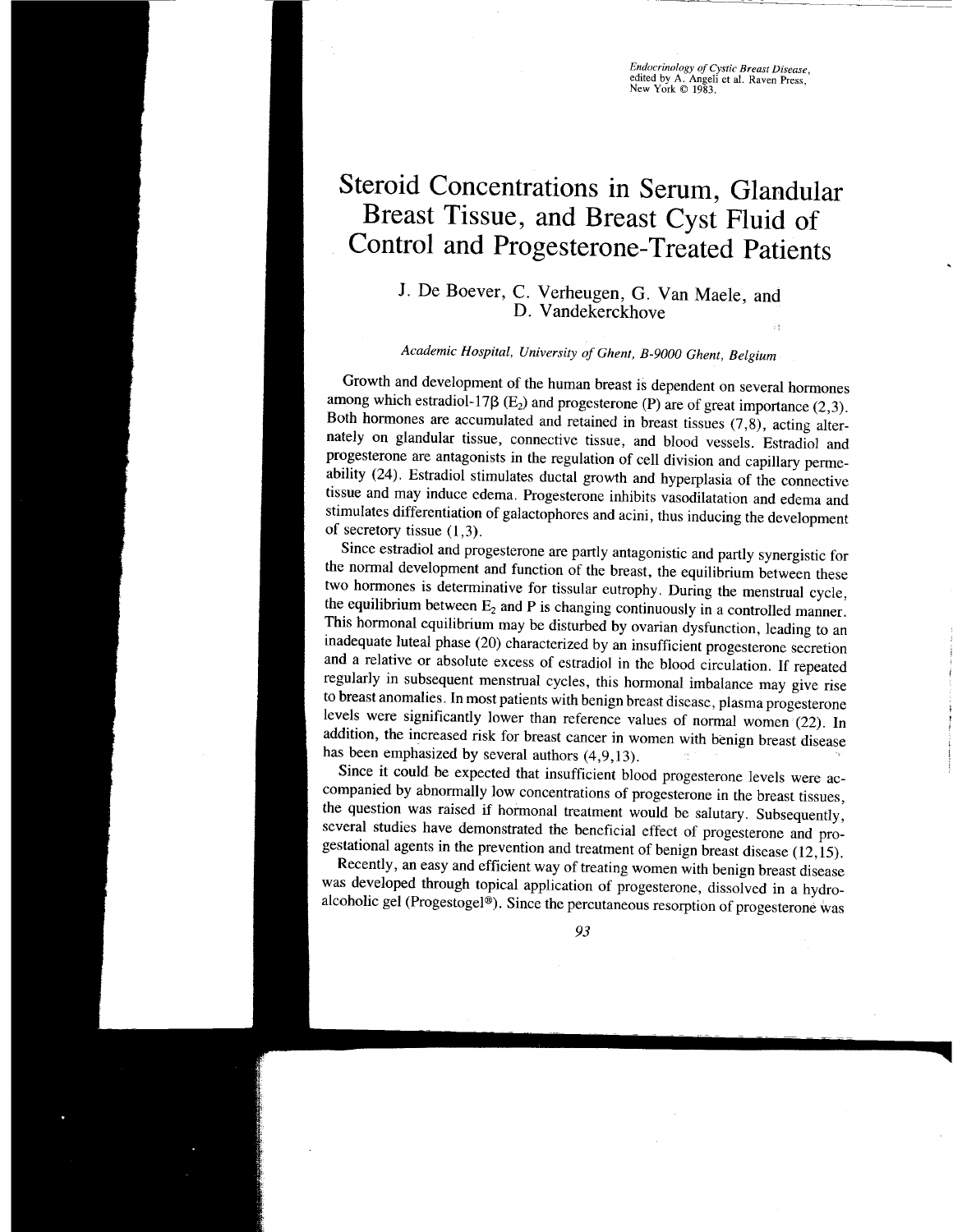found to be approximately  $10\%$  of the applied dose (14), the application of 50 mg of progesterone in the gel could result in the absorption of 5 mg of active progesterone in the breast. Consequently, the eventual deficiency of progesterone in breast tissues could be compensated and normal levels restored.

We have studied the concentrations of estradiol, progesterone, and one or more additional steroids in serum, in glandular breast tissue, and in breast cyst fluid of patients suffering from gross cystic disease (11). In a first phase, we determined if progesterone was accumulated and retained in the breast tissues; in a second phase, we determined the extent of this accumulation. In both phases, breast cyst fluid was analyzed for the following steroids: progesterone,  $20\alpha$ -dihydroprogesterone, estradiol, estrone, androstenedione, testosterone, dihydrotestosterone, and dehydroepiandrosterone sulfate. Statistical differences were calculated with the Wilcoxon test for paired or unpaired series (21).

## ACCUMULATION OF PROGESTERONE IN GLANDULAR BREAST TISSUE

The concentrations of progesterone,  $20\alpha$ -dihydroprogesterone (DHP)<sup>1</sup>, and estradiol were determined in breast tissue of different groups of women. DHP, the major metabolite of P in human glandular breast tissue (23), was determined in order to evaluate local metabolism of progesterone. In this way, the selective accumulation and retention of P in breast tissue could be compared with the elimination of the biologically insignificant metabolite DHP via the blood.

Tissues were obtained at the time of surgery from 34 patients with fibrocystic disease or fibroadenoma of the breast. None received hormonal treatment during the last 6 months. The patients were divided into a control group and a treated group. The control group consisted of 8 women in the luteal phase and 14 in the follicular phase, receiving no treatment. The treated group included 12 women in the follicular phase, receiving a single dose of 50 mg of progesterone in a gel, rubbed into the breast skin 24 hr before surgery.

The concentrations of  $E_2$  and P in serum of controls were compared with reference values of normal women (Table l). The significantly lower progesterone serum concentrations were indicative of luteal phase insufficiency.

Thirty min to 4 hr after treatment, significantly elevated serum P concentrations were observed in most patients. Twenty-four hr after treatment, i.e., at the time of surgery, the progesterone serum concentrations had returned to normal values (5). The concentrations of P and DHP in breast tissues are presented in Fig. l. Twenfyfour hr after a single percutaneous treatment of women in the follicular phase with 50 mg progesterone, the concentration of P in glandular breast tissue was comparable to the concentration observed in controls in the luteal phase, and significantly higher than in controls in the follicular phase. The concentration of the metabolite of P, i.e., DHP, was higher in the luteal phase than in the follicular phase of controls.

 $1$ DHP, 20 $\alpha$ -hydroxy-4-pregnen-3-one.

#### STEROID CON

TABLE 1. Conce (mean  $\pm$  SD) in sen comparison with referer

|                  |      | Estra                   |
|------------------|------|-------------------------|
|                  | Ν    | Follicular <sup>a</sup> |
| References (181) |      | $53 + 27$               |
| Patients         | (22) | $54 \pm 65$             |

 $a<sup>a</sup>$  Follicular phase: 14 to 2 days be  $b$  Luteal phase: 2 to 11 days after  $c_p < 0.001$ : statistically significant



FIG. 1. Steroid concentrations in gla and of 20 $\alpha$ -dihydroprogesterone (DHP) in the follicular  $(F)$  and luteal  $(L)$  pt Statistically significant differences bet

However, after a single dose oi tissue concentrations of DHP we via the blood seems to have more with a single dose of P. Progestero breast tissue, whereas DHP, being The finding of elevated serum DH of DHP via the blood.

### EFFECT OF PROLONGEI

In order to evaluate the extent , we analyzed tissues from 30 pari the breast. None received homr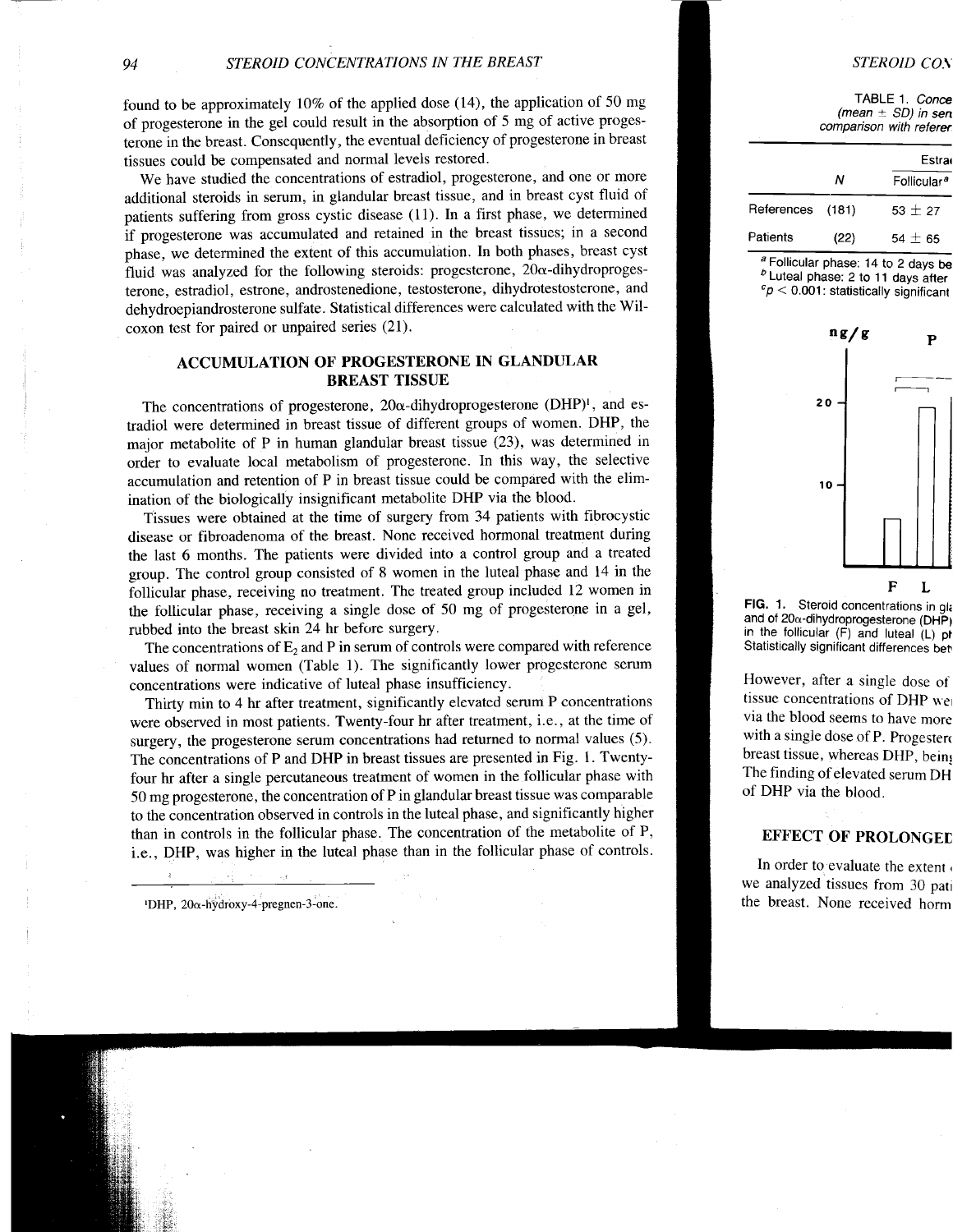$\epsilon$  cation of 50 mg of active progessterone in breast

and one or more **cast** cyst fluid of we determined es; in a second ses, breast cyst dihydroproges**estosterone**, and  $\equiv$  with the Wil-

# **DULAR**

 $(DHP)^{\dagger}$ , and es**comen.** DHP, the s determined in **y**, the selective ed with the elimlood.

with fibrocystic treatment during up and a treated se and 14 in the led 12 women in **sterone** in a gel,

**ed** with reference pgesterone serum

P concentrations  $i.e.,$  at the time of **ormal** values (5).  $Fig. 1. Twenty$ **licular** phase with **e** was comparable nificantly higher metabolite of P, phase of controls.

TABLE 1. Concentrations of estradiol and progesterone (mean  $\pm$  SD) in serum of patients with benign breast disease: comparison with reference values obtained in normal healthy women

|                 |       | Estradiol pg/ml         |                     | Progesterone ng/ml      |                                  |
|-----------------|-------|-------------------------|---------------------|-------------------------|----------------------------------|
|                 | Ν     | Follicular <sup>a</sup> | Luteal <sup>b</sup> | Follicular <sup>a</sup> | Luteal <sup>b</sup>              |
| References      | (181) | $53 + 27$               | 160 $\pm$ 73        | $0.48 \pm 0.30$         | 13.74 $\pm$ 5.60                 |
| <b>Patients</b> | (22)  | $54 + 65$               | 156 $\pm$ 117       | $0.36 \pm 0.23$         | $p < 0.001^c$<br>4.20 $\pm$ 0.57 |

<sup>a</sup> Follicular phase: 14 to 2 days before ovulation.<br> *b* Luteal phase: 2 to 11 days after ovulation.

 $c_p < 0.001$ : statistically significant difference (Wilcoxon ranking test).



FIG. 1. Steroid concentrations in glandular breast tissue. Concentrations of progesterone (P)<br>and.of 20<sub>0</sub>-dihydroprogesterone (DHP) in breast tissue of control [11] and treated [333] patients FIG. 1. Steroid concentrations in glandular breast tissue. Concentrations of progesterone (P) in the follicular (F) and luteal (L) phases of the cycle are expressed in ng/g fresh tissue.<br>Statistically significant differences between two groups are given by the horizontal lines

However, after a single dose of progesterone in the follicular phase, no elevated tissue concentrations of DHP were observed. A continuous supply of progesterone via the blood seems to have more influence on the DHP tissue levels than treatment with a single dose of P. Progesterone was thus accumulated and retained in glandular breast tissue, whereas DHP, being a biologically weak metabolite, was not retained. The finding of elevated serum DHP levels 24 hr after treatment suggested elimination of DHP via the blood.

# EFFECT OF PROLONGED TREATMENT WITH PROGESTERONE

In order to evaluate the extent of the accumulation of progesterone in the breast, we analyzed tissues from 30 patients with fibrocystic disease or fibroadenoma of the breast. None received hormonal treatment during the last 6 months before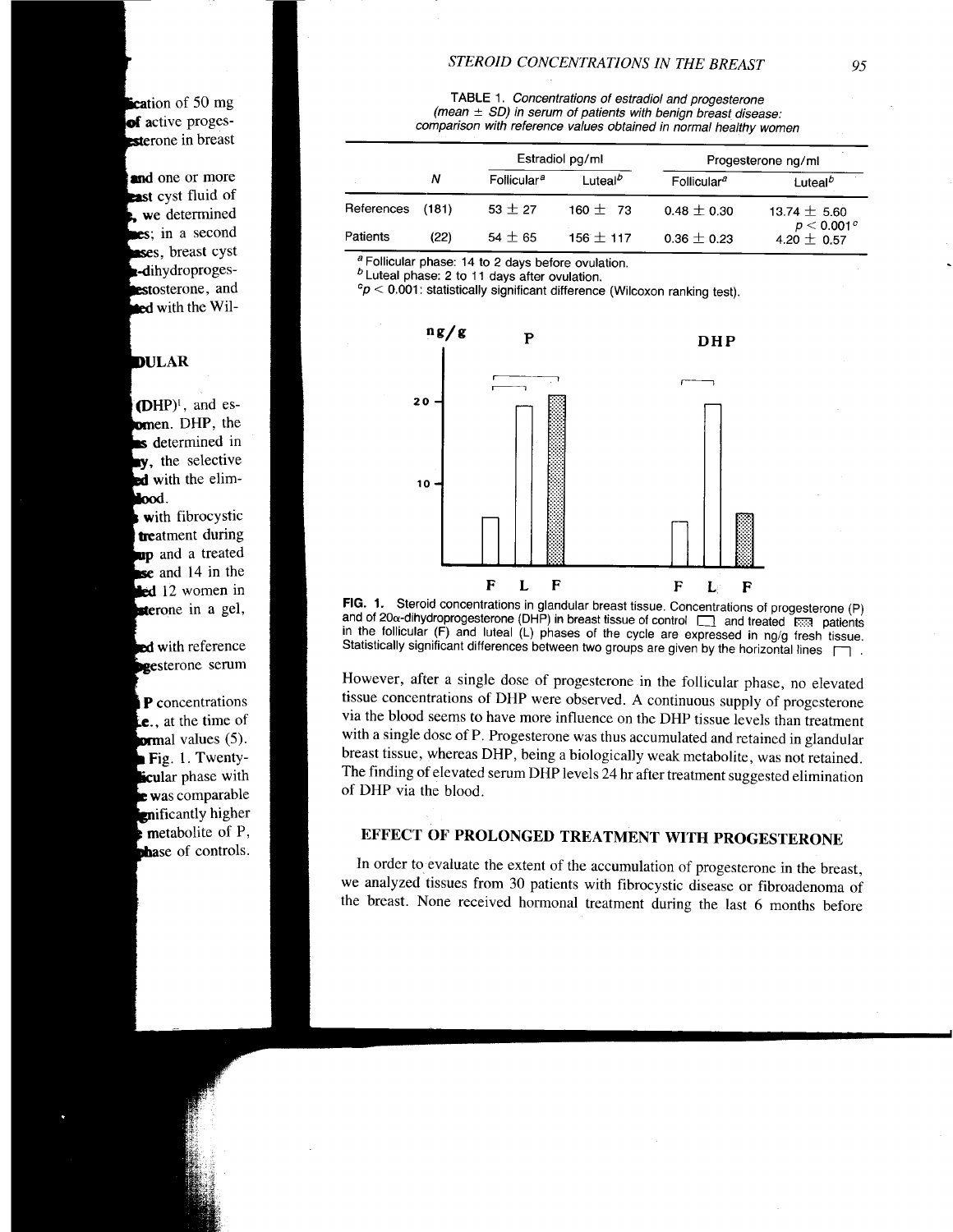surgery. The control group receiving no treatment consisted of 16 patients in the luteal phase of the cycle. In the treated group, the patients received daily 50 mg progesterone percutaneously during 8 to 16 consecutive days. Treatment ended 24 hr before surgery, in the luteal phase (10 patients) or in the follicular phase (4 patients).

The mean serum progesterone concentration of the treated patients in the luteal phase was 9 ng/ml. This is not significantly different from the reference value of 13.7 ng/ml (see Table 1). The concentrations of P, DHP, and  $E_2$  in breast tissue are shown in Fig. 2. Of these three steroids, only progesterone was present in significantly higher concentration in glandular breast tissue than in serum of the four groups of women: controls and those treated in the follicular or luteal phases of the cycle, suggesting selective accumulation and retention of progesterone in human breast tissue (6). After prolonged treatment with progesterone, the mean tissular P concentration attained  $70$  ng/g tissue and was significantly higher than tissular levels in controls or 1-day-treated women.

Tissular DHP concentration was elevated after prolonged treatment that ended in the luteal phase: half the P concentration 24 hr after the last percutaneous



FlG, 2. Steroid concentrations in glandular breast tissue. The concentrations of progesterone (P) and 20 $\alpha$ -dihydroprogesterone (DHP), expressed in ng/g fresh tissue, and of estradiol (E<sub>2</sub>) in pg/g tissue in the follicular (F) and luteal (L) phases of the menstrual cycle were compared in control patients  $\Box$  and in patients treated percutaneously with progesterone in a single application **图 , or during 8 to 16 days 图 . Significant differences between groups are given** by horizontal lines  $\Box$ .

administration of progesterone. by a continuous formation of D elevated DHP serum level atier higher than in controls in the elimination of the biologically  $\mathbf i$ 

The concentration of  $E_2$  in gla a single percutaneous treatment these differences disappeared af of the cycle. There is no evider after a single percutaneous treat after prolonged treatment with pr hydroxysteroid dehydrogenase I activity of this enzyme, which c, phase. This is probably a proget served in human endometrium  $\epsilon$ 

### STEROIDS

The concentration of progeste than in serum (Fig. 3) and lower of P in cyst fluid than in tissue luteal phase. Significant differenc and treated patients (a and b in 1



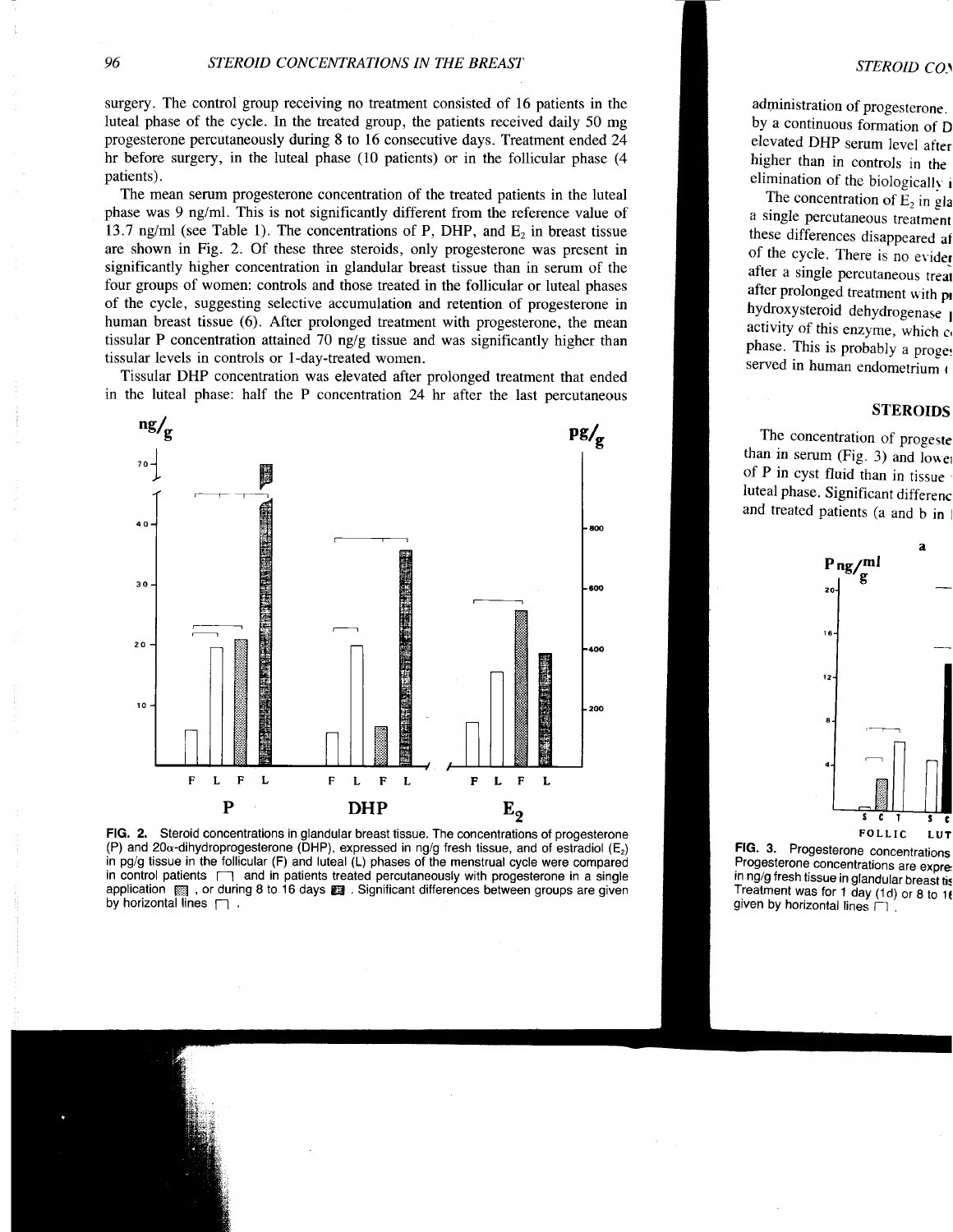patients in the **red** daily 50 mg **Ement** ended 24 cular phase (4

in the luteal **erence** value of **n** breast tissue was present in serum of the **I** luteal phases rogesterone in , the mean **y** higher than

**ent** that ended percutaneous



progesterone estradiol  $(E_2)$ re compared **ne** in a single ups are given administration of progesterone. This elevated DHP concentration may be explained by a continuous formation of DHP from P in the glandular breast tissue (23). The elevated DHP serum level after prolonged treatment (7.5 ng/ml) was significantly higher than in controls in the luteal phase (2.8 ng/ml). This finding suggested elimination of the biologically ineffective metabolite of P via the blood.

The concentration of  $E_2$  in glandular breast tissue was significantly elevated after a single percutaneous treatment with progesterone in the follicular phase (6), but these differences disappeared after prolonged treatment ending in the luteal phase of the cycle. There is no evidence for the origin of the elevated  $E_2$  concentration after a single percutaneous treatment with progesterone. The normalized  $E<sub>2</sub>$  level after prolonged treatment with progesterone may be attributable to the enzyme 17ßhydroxysteroid dehydrogenase present in normal human breast tissue (18). The activity of this enzyme, which converts estradiol to estrone, is highest in the luteal phase. This is probably a progesterone-dependent phenomenon similar to that observed in human endometrium (10) and myometrium (19).

### STEROIDS IN BREAST CYST FLUID

The concentration of progesterone in breast cyst fluid was significantly higher than in serum (Fig. 3) and lower than in glandular breast tissue. This lower level of P in cyst fluid than in tissue was significant, except for control patients in the luteal phase. Significant differences were observed only if the two groups of controls and treated patients (a and b in Fig. 3) were subdivided into follicular and luteal



FIG. 3. Progesterone concentrations in serum, and in cyst fluid and tissue of the breast. Progesterone concenlrations are expressed in ng/ml in serum (S) and breast cyst fluid (C) and in ng/g fresh tissue in glandular breast tissue (T) of untreated controls (a) and treated (b) patients. Treatment was for 1 day (1d) or 8 to 16 days (nd). Significant differences between groups are given by horizontal lines  $\Box$ .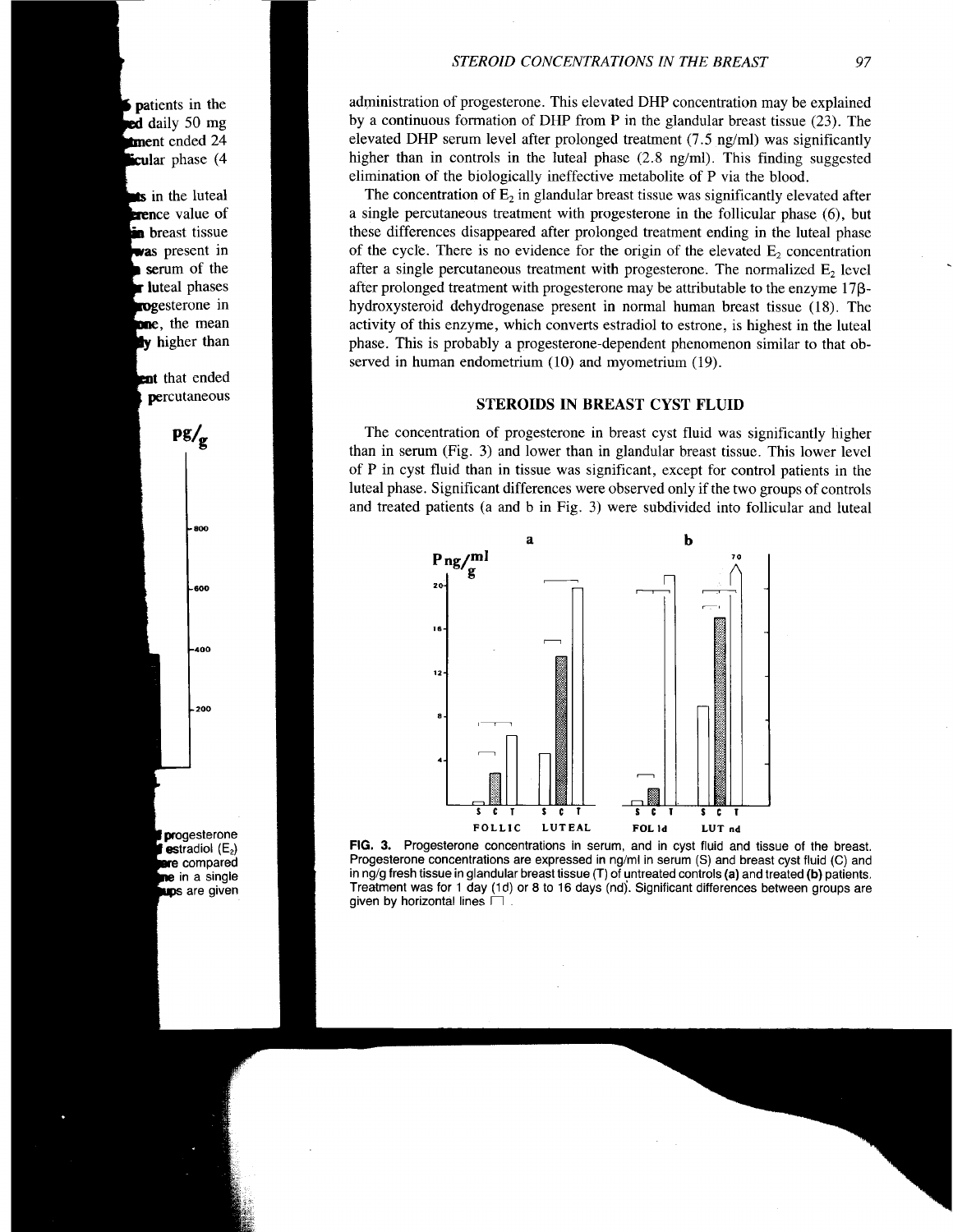groups. The finding of specific progesterone-binding components in breast cyst fluid (16,17) may account for the specific accumulation of progesterone in the cyst fluid. Although treatment with progesterone significantly increased tissular P levels, cyst fluid P levels were not increased significantly after I day or 8 to 16 days of treatment.

The concentration of DHP in cyst fluid was significantly higher in the luteal phase than in the follicular phase of controls. Other differences were not observed. The concentrations of estradiol, estrone, androstenedione, and testosterone in cyst fluid were higher in the luteal than in the follicular phase of controls, but the differences were not significant. No differences were found for 5a-dihydrotestosterone and dehydroepiandrosterone sulfate (DHAS) between follicular and luteal phases of the cycle. DHAS levels in cyst fluid were significantly elevated over the serum levels.

#### **SUMMARY**

In patients with benign breast disease, we observed signs of luteal phase insufficiency and probably too-low levels of progesterone in glandular breast tissue since, after percutaneous treatment with progesterone, higher tissular progesterone levels were obtained. This progesterone was accumulated and retained in the tissue. Its metabolite  $20\alpha$ -dihydroprogesterone apparently was not accumulated or retained. Estradiol tissue concentrations did not change after prolonged treatment.

In breast cyst fluid, significant differences in steroid concentrations between follicular and luteal phases were observed for progesterone in controls and treated patients, and for  $20\alpha$ -dihydroprogesterone in controls only. No significant differences were observed for estradiol, estrone, androstenedione, testosterone,  $5\alpha$ -dibydrotestosterone, and dehydroepiandrosterone sulfate. Treatment with progesterone did not influence this pattern.

#### REFERENCES

- l. Asboe-Hansen, G. (1958): Physiol. Rev.,38:446-462.
- 2. Bassler, R. (1970): Curr. Top. Pathol., 53:1-89.
- 3. Ceriani, R. L., Contesso, G. P., and Nataf, B. M. (1972): Cancer Res., 32:2190-2196.
- 4. Coombs, L. J., Lilienfeld, A. M., Bross, I. D. J., and Burnett, W. S. (1979): Prev. Med., 8:40-52.
- 5. De Boever, J., Desmet, B., and Vandekerckhove, D. (1980): In: Percutaneous Absorption of Steroids, edited by P. Mauvais-Jarvis, C. F. H. Vickers, and J. Wepiene, pp.259-265. Academic Press, London.
- 6. De Boever, J., and Vandekerckhove, D. (1980): In: Récepteurs Hormonaux et Pathologie Mammaire, edited by H. Serment and P. M. Martin, pp. 241-250. MEDSI, Paris.
- 7. Deshpande, N., Bulbrook, R. D., and Belzer, F. O. (1966): In: Exerpta Medica Internationa. Congress Series, 132:750-753. Exerpta Medica, Amsterdam.
- Deshpande, N., Jensen, V., Bulbrook, R. D., Berne, T., and Ellis, F. (1967): Steroids, 10:219-232. 8 .
- 9. Donelly, P. K., Baker, K. N., Carney, J. A., and D'Fallon, W. (1975): Mayo Clin. Proc., 50:650-657.
- 10. Gurpide, E., Tseng, L., and Gusberg, S. B. (1977): Am. J. Obstet. Gynecol., 129:809-813.
- 11. Haagensen, C.D. (1977): Ann. Surg., 185:375-376.
- 12. Kay, C. R. (1977): Lancet, 1:624.

#### STEROID CO

- 13. MacMahon, B., Cole, p., and I
- 14. Mauvais-Jarvis, P., Baudot, N., a 1585.
- 15. Mauvais-Jarvis, p., Sterkers. \ Reprod. (Paris), 7:477-484.
- 16. Pearlman, W. H., Guériguian. J 17. Pearlman, W. H., peng. L. H..
- Kister, S. J. (1977): J. Endocrin 18. Pollow, K., Boquoi, E., Bauman Endocrinol., 6:333-348.
- 19. Schmidt-Gollwitzer, M., Eilerz. J 49:370-376.
- 20. Sherman, B. M., and Korenman. 21. Siegel, S., editor (1956):  $Nomp$
- Kogakusha Ltd., Tokyo.
- 22. Sitruk-Ware, L. R., Sierkers. \ docrinol. Metab.,  $44:771-774$ .
- 23. Verma, U., Kapur, M. M., and I
- 24. Zeppa, R. (1969): J. Clin. Endox